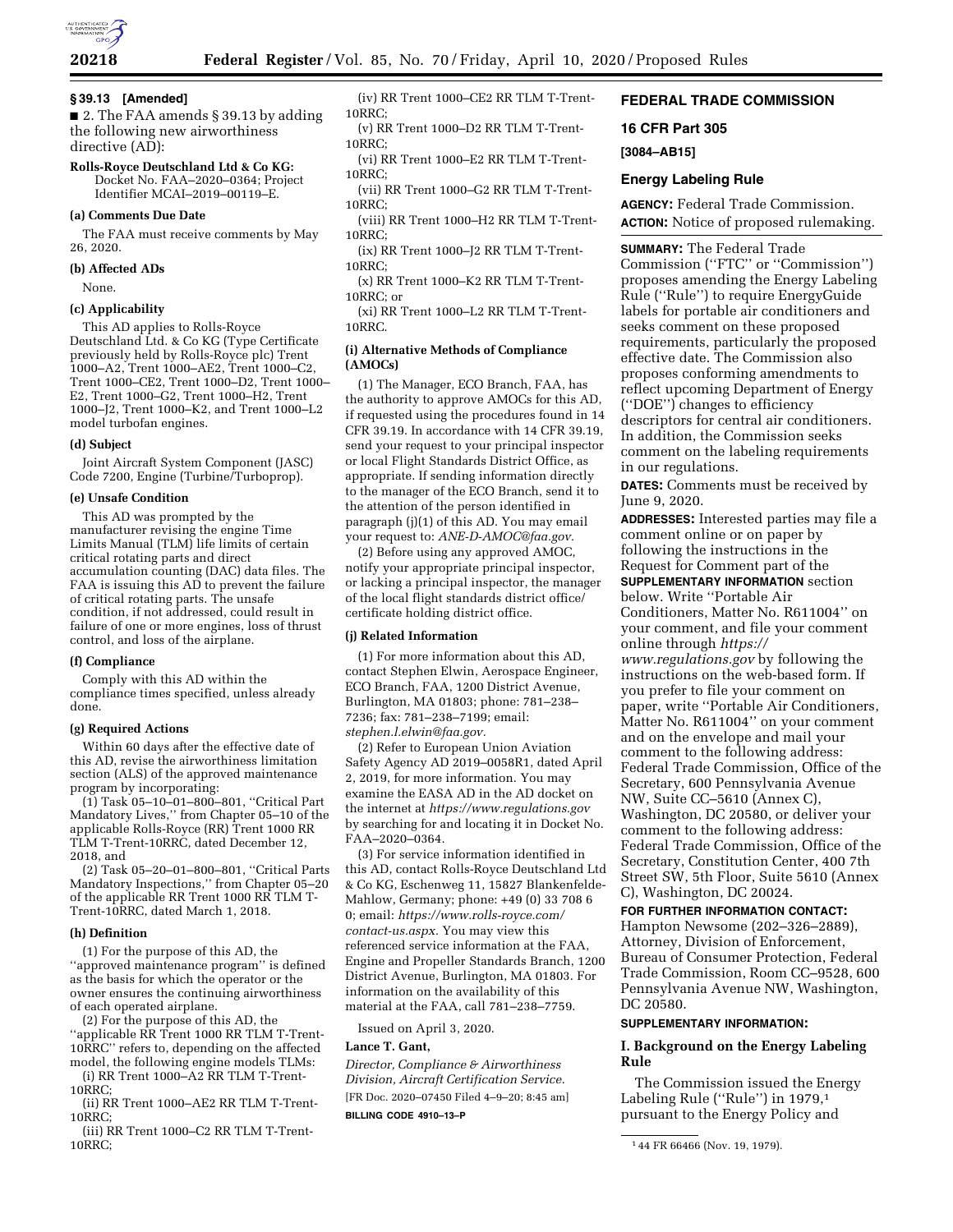Conservation Act of 1975 (''EPCA'').2 The Rule requires energy labeling for major home appliances and other consumer products to help consumers compare the energy usage and costs of competing models. It also contains labeling requirements for refrigerators, refrigerator-freezers, freezers, dishwashers, water heaters, clothes washers, room air conditioners, furnaces, central air conditioners, heat pumps, plumbing products, lighting products, ceiling fans, and televisions.

The Rule requires manufacturers to attach yellow EnergyGuide labels to many of the covered products and prohibits retailers from removing these labels or rendering them illegible. In addition, it directs sellers, including retailers, to post label information on websites and in paper catalogs from which consumers can order products. EnergyGuide labels for most covered products contain three key disclosures: Estimated annual energy cost, a product's energy consumption or energy efficiency rating as determined by DOE test procedures, and a comparability range displaying the highest and lowest energy costs or efficiency ratings for all similar models. The Rule requires marketers to use national average costs for applicable energy sources (*e.g.,*  electricity, natural gas, oil) as calculated by DOE in all cost calculations. Under the Rule, the Commission periodically updates comparability range and annual energy cost information based on manufacturer data submitted pursuant to the Rule's reporting requirements.3

## **II. Proposed EnergyGuide Labels for Portable Air Conditioners**

The Commission proposes adding labeling requirements for portable air conditioners. Under EPCA, the Commission may require labeling for DOE-designated covered products if it determines that labeling will ''assist purchasers in making purchasing decisions'' and will be ''economically and technologically feasible.'' 42 U.S.C. 6294(a)(3). As detailed below, the Commission has already sought comment on labeling requirements for portable air conditioners in several earlier **Federal Register** notices. In these notices, the Commission discussed the benefits and burdens of such labels and their format and content, which would resemble the EnergyGuide labels already

required for room air conditioners.4 It found, in accordance with its EPCA authority, that labeling for this product category is likely to be economically and technologically feasible and is likely to assist consumers in their purchasing decisions.5 In response to these earlier notices and over several rounds of comments, a wide array of stakeholders, including industry members, utilities, and consumer groups supported (or did not oppose) the proposal.

In January 2017, however, DOE withdrew its final efficiency standards from publication in the **Federal Register**  pursuant to the Presidential Memorandum on Implementation of Regulatory Freeze, leaving the final standards compliance date unclear. As a result, the Commission delayed finalizing the label requirements due to uncertainty about the timing of DOE efficiency standards for these products.6 However, a recent DOE notice announcing a compliance date for the standards has resolved that uncertainty.7 Accordingly, the Commission now proposes to require an EnergyGuide label for portable air conditioners beginning on January 10, 2025 to coincide with those DOE standards. Manufacturers would be able to use the label earlier. The Commission seeks comment on the proposed amendments, particularly the proposed effective date for those labels.

# *A. Portable Air Conditioner Energy Costs and Consumer Labels*

Earlier in this proceeding, the Commission addressed the benefits as well as the economic and technological feasibility of labeling for portable air conditioners. In a 2015 notice, for example, it explained that portable air conditioners are common in the marketplace, vary in energy efficiency, and use energy similar to, or greater than, already-labeled room air

5 80 FR at 67357; and 81 FR at 62683. In discussing similar economic and technological feasibility determinations for labels in 1979, the Commission concluded ''that Congress['s] intent was to permit the exclusion of any product category, if the Commission found that the costs of the labeling program would substantially outweigh any potential benefits to consumers.'' 44 FR at 66467–68 (discussing determinations under 42 U.S.C. 6294(a)(1)).

conditioners.8 In addition, DOE reported the aggregate energy use of portable air conditioners has increased as these units have become more popular.9 According to DOE estimates, sellers shipped 1.32 million units in the United States in 2014, with future growth projected.10 DOE also found these products exhibit a wide range of efficiency ratings and energy costs for similarly sized units (a difference of about \$100 per year between the most and least efficient models). After the 2025 implementation of DOE standards that range is likely to become smaller, but remain significant (a difference of about \$30–\$50 depending on the size category as indicated in proposed Appendix E2).

In addition, DOE estimated average per-household annual electricity consumption for these products at approximately 804 kWh/yr for residential products, generating \$105 in annual energy costs (at \$0.13 per kWh/ hr).<sup>11</sup> Therefore, energy labels are likely to assist consumers with their purchasing decisions by allowing them to compare the energy costs of competing models and, consequently, save significant money on their electric bills.

In addition, there is no evidence that labeling is economically or technologically infeasible (*i.e.,* that the costs of labeling substantially outweigh consumer benefits). Indeed, the burdens (discussed *infra* in the Paperwork Reduction Act section) of labeling are not likely to differ significantly from those for room air conditioners, which already have EnergyGuide labels.12

### *B. Proposed Label Requirements*

The proposed portable air conditioner label would be largely identical to the current room air conditioner label in content and format. As with the room air conditioner labels, the labels would appear on packaging, not the product itself. The proposed amendments also incorporate DOE's definition of ''portable air conditioner'' at section 305.3.13 The appendices to the proposed

10 85 FR 1378; and ''*2016–12 Final Rule Technical Support Document: Energy Efficiency Program for Consumer Products and Commercial and Industrial Equipment: Portable Air Conditioners*'' (''DOE TSD'') December 2016 at *[https://www.regulations.gov/document?D=EERE-](https://www.regulations.gov/document?D=EERE-2013-BT-STD-0033-0047)[2013-BT-STD-0033-0047.](https://www.regulations.gov/document?D=EERE-2013-BT-STD-0033-0047)* 

12*See* 80 FR at 67357 and 81 FR at 62683.

13To effect new labeling requirements, the proposed amendments insert the term ''portable air conditioner'' next to ''room air conditioner'' into appropriate paragraphs of the Rule as detailed in the amendatory language included in this notice.

<sup>2</sup> 42 U.S.C. 6294. EPCA also requires the Department of Energy (''DOE'') to develop test procedures that measure how much energy appliances use, and to determine the representative average cost a consumer pays for different types of energy.

<sup>&</sup>lt;sup>3</sup> 16 CFR 305.10.

<sup>4</sup> 79 FR 34642 (June 18, 2014); 80 FR 67351 (Nov. 2, 2015); 81 FR 62681 (Sept. 12, 2016); and 82 FR 29230 (June 28, 2017). During this proceeding, the Commission waited on label requirements pending a final DOE-issued test procedure for these products. DOE published that test procedure on June 1, 2016 (81 FR 35242) and it became mandatory for energy use representations on November 28, 2016.

<sup>6</sup> 82 FR at 29232.

<sup>7</sup> 85 FR 1378 (Jan. 10, 2020).

<sup>8</sup> 80 FR at 67357–58.

<sup>9</sup>*See* 78 FR 40403, 40404–05 (July 5, 2013).

<sup>11</sup> DOE TSD at Table 7.3.2.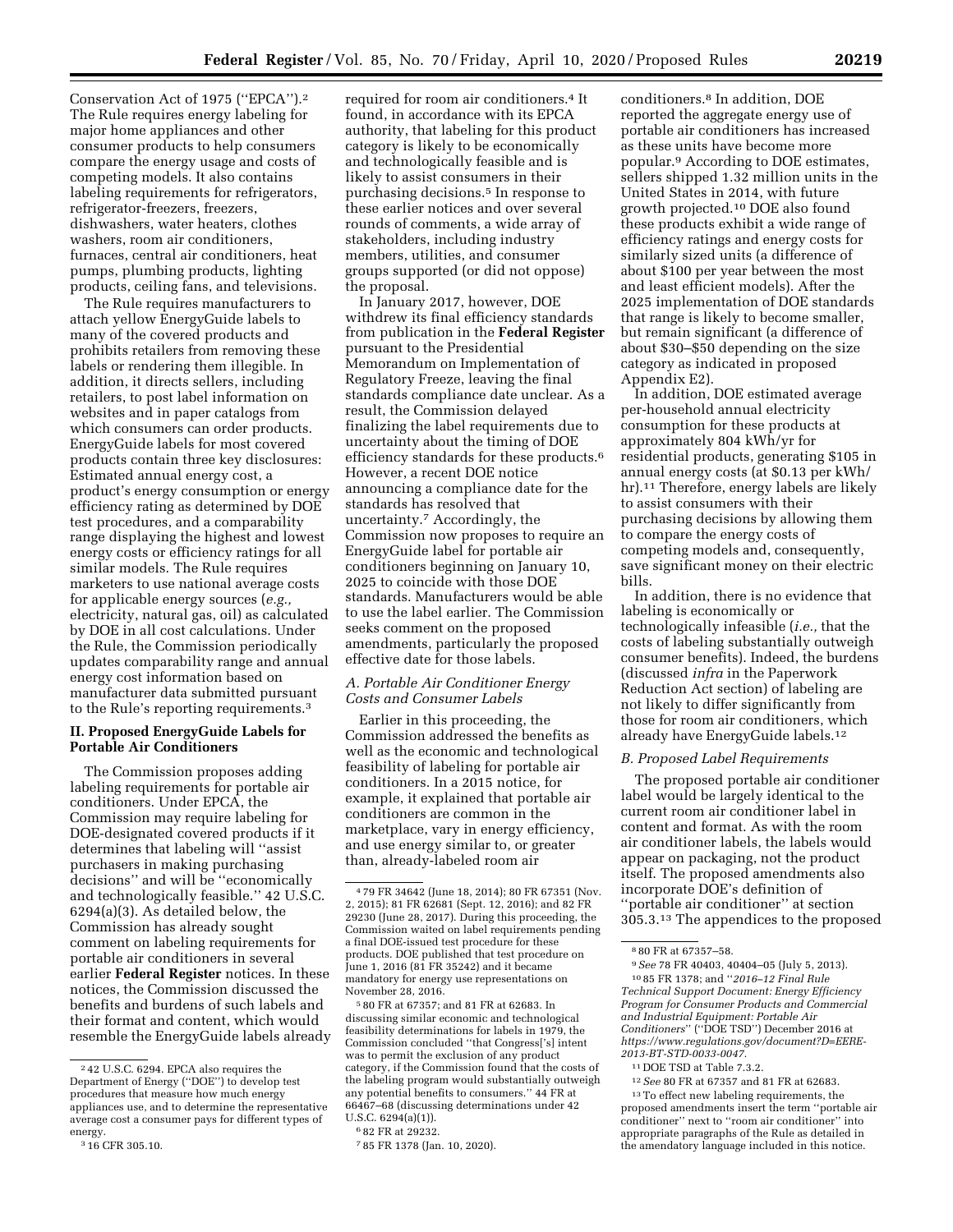Rule contain ranges specifically for portable air conditioners broken down into three size categories. The FTC staff derived these cost ranges based on DOE energy use data and has applied the same electricity cost rate (\$0.13 kWh/hr) currently used for room air conditioner labels.14 As discussed in detail in the 2016 and 2017 notices, the Commission does not propose combining the ranges for portable and room air conditioners because it is not clear whether consumers routinely compare the two product categories when shopping.15 However, consumers who want to compare the two product categories would be able to easily do so using the label's energy cost disclosure. In addition, consistent with requirements applicable to room air conditioners, the proposed amendments contain reporting requirements identical to those created by DOE for these products.

Finally, the Commission proposes to establish an effective date for the label that coincides with the compliance date for DOE standards. Citing burdens associated with testing and labeling, industry comments earlier in this proceeding urged the Commission to synchronize any new labeling requirements with the DOE standards compliance date.16 The Commission seeks comments on the proposed effective date.

### **III. Conforming Changes to Efficiency Descriptors for Central Air Conditioners**

The Commission also seeks comments on updates to the Rule's efficiency descriptors for central air conditioners in Section 305.20 to conform to pending DOE changes. In 2017, as part of efficiency standards proceeding, DOE announced changes to the rating methods and associated efficiency descriptors for central air conditioners (*e.g.,* from ''Seasonal Energy Efficiency Ratio (SEER)'' to ''Seasonal Energy Efficiency Ratio 2 (SEER2)'').17 The DOE changes become effective on January 1, 2023. To ensure consistency with the DOE standards, the Commission proposes to change all applicable references in Part 305, effective on January 1, 2023. Given the relatively small differences in the ratings

produced by the old and the new rating methods, the Commission does not propose any additional changes to the label. The Commission also plans to update ranges in Appendix H and I as well as applicable numbers on the sample labels in Appendix L when updated data become available. The Commission seeks comments on all aspects of this proposal, including whether data is available to update the tables in Appendices H and I.

## **IV. Questions on Label Layout and Format Requirements**

The Commission also requests comment on whether we should revise Section 305.13—Layout, format, and placement for refrigerators, refrigeratorfreezers, freezers, dishwashers, clothes washers, water heaters, room air conditioner, and pool heaters—and Section 305.20—Labeling for central air conditioners, heat pumps, and furnaces—of the Rule. These sections address required disclosures and include detailed requirements for labeling of the covered products. For example, Section 305.13(b) *Layout*  specifies the trim size dimensions for labels, including the precise width and length (*e.g.*, width  $5\frac{1}{4}$  to  $5\frac{1}{2}$  inches (13.34 cm. to 13.97 cm.) and the number of picas for the copy set (between 27 and 29); and the type style and setting. Section 305.13(c) *Type style and setting*  states that Arial series typeface or equivalent must be used exclusively, prohibits the use of hyphens and mandates that text ''be set flush left with two points leading except where otherwise indicated.'' Section 305.13 (e)(1) *Adhesive labels* states that:

All adhesive labels should be applied so they can be easily removed without the use of tools or liquids, other than water, but should be applied with an adhesive with an adhesive capacity sufficient to prevent their dislodgment during normal handling throughout the chain of distribution to the retailer or consumer.

The provision then provides that the paper stock for the labels shall have a basic weight of not less than 58 pounds per 500 sheets (25″ x 38″) or equivalent and includes a suggested minimum peel adhesive capacity: ''[a] minimum peel adhesion capacity for the adhesive of 12 ounces per square inch is suggested, but not required if the adhesive can otherwise meet the above standard.''

Section 305.20 of the Rule similarly contains requirements for layout; type style and setting; and label type with almost identical provisions addressing trim size, number of picas, requirement of Arial font, paper weight specifications, and includes a suggested minimum peel adhesion capacity.

Freeing businesses from unnecessarily prescriptive requirements can benefit businesses and consumers. Other Commission Rules and Guides containing labeling requirements do not include the same level of detail regarding the content of the label. For example, the Rules and Regulations Under the Textile Fiber Products Identification Act, 16 CFR part 303, require that:

### **§ 303.15 Required label and method of affixing.**

(a) A label is required to be affixed to each textile product and, where required, to its package or container in a secure manner. Such label shall be conspicuous and shall be of such durability as to remain attached to the product and its package throughout any distribution, sale, resale and until sold and delivered to the ultimate consumer.

Similarly, the Commission's Guides for Select Leather and Imitation Leather Products, 16 CFR part 24, also address the form of disclosures:

§ 24.2(g) *Form of disclosures under this section.* All disclosures described in this section should appear in the form of a stamping on the product, or on a tag, label, or card attached to the product, and should be affixed so as to remain on or attached to the product until received by the consumer purchaser. . . .

The Commission seeks comment on whether a more flexible provision would provide sufficient guidance to industry on expected labeling requirements and adequately protect consumers. Specifically, the Commission seeks comment on the following questions:

*Section 305.13 Layout, format, and placement of labels for refrigerators, refrigerator-freezers, freezers, dishwashers, clothes washers, water heaters, room air conditioners, and pool heaters.* 

a. Should the Commission revise this section of the Rule to require only that the layout, type style, and setting be clear and conspicuous, and that the labels be sufficiently durable and applied with an adhesive whose capacity is sufficient to prevent dislodgment of the labels during normal handling throughout the chain of distribution to the retailer or consumer? Why or why not?

b. With respect to the provisions regarding the adhesive for the labels, is the inclusion of the safe harbor regarding the suggested peel capacity in the current provision interpreted by industry as a required standard?

c. What are the costs and benefits of the current provision for consumers and businesses?

<sup>14</sup>*See* DOE TSD, Chapter 3 at 24–25 and Ch. 5 at 5–20. Using estimates for the most energy consumptive models based on the DOE standards, the ranges by size category expressed in yearly energy consumption are: (1) Less than 6,000 Btu/ hr: (375–753 kWh/yr), (2) 6,000 to 7,999 Btu/hr: (663–916 kWh/yr), and (3) 8,000 Btu/yr or greater: (807–1034 kWh-yr).

<sup>15</sup> 81 FR at 62682; and 82 FR at 29231–29232. 16 82 FR 29231.

<sup>17</sup> 82 FR 1786 (Jan. 6, 2017); and 82 FR 24211 (May 26, 2017).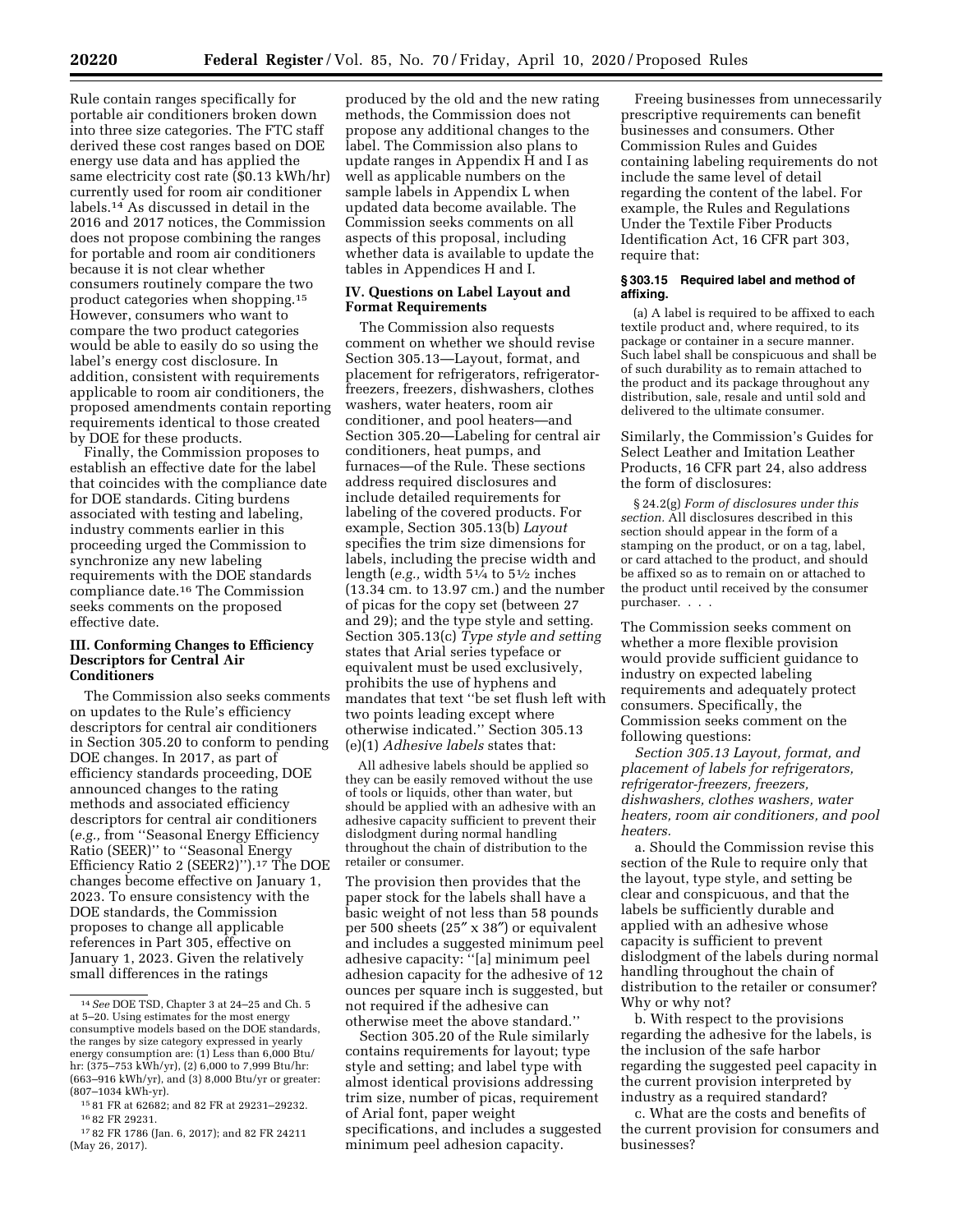d. Would a more flexible provision provide sufficient guidance to industry on the expected labeling requirements?

e. How would a more flexible provision affect the costs and benefits of the Rule for consumers and businesses, particularly small businesses?

f. If this Section of the Rule were modified to include a more flexible provision, should use of the specific labeling requirements in the prior version be a form of safe harbor for industry? Why or why not?

*Section 305.20 Labeling for central air conditioning, heat pumps, and furnaces.* 

a. Should the Commission revise this section of the Rule to require only that the layout, type style and setting be clear and conspicuous, and that the labels be sufficiently durable and applied with an adhesive whose capacity is sufficient to prevent dislodgment of the labels during normal handling throughout the chain of distribution to the retailer or consumer? Why or why not?

b. With respect to the provisions regarding the adhesive for the labels, is the inclusion of the safe harbor regarding the suggested peel capacity in the current provision interpreted by industry as a required standard?

c. What are the costs and benefits of the current provision for consumers and businesses?

d. Would a more flexible provision provide sufficient guidance to industry on the expected labeling requirements?

e. How would a more flexible provision affect the costs and benefits of the Rule for consumers and businesses, particularly small businesses?

f. If this Section of the Rule were modified to include a more flexible provision, should use of the specific labeling requirements in the prior version be a form of safe harbor for industry? Why or why not?

#### **V. Request for Comment**

You can file a comment online or on paper. For the Commission to consider your comment, we must receive it on or before June 9, 2020. Write ''Portable Air Conditioners, Matter No. R611004'' on your comment. Your comment including your name and your state will be placed on the public record of this proceeding, including, to the extent practicable, on the *[https://](https://www.regulations.gov) [www.regulations.gov](https://www.regulations.gov)* website.

Postal mail addressed to the Commission is subject to delay due to heightened security screening. As a result, we encourage you to submit your comments online. To make sure that the Commission considers your online comment, you must file it through *[https://www.regulations.gov,](https://www.regulations.gov)* by

following the instruction on the webbased form provided.

If you file your comment on paper, write ''Portable Air Conditioners, Matter No. R611004'' on your comment and on the envelope, and mail your comment to the following address: Federal Trade Commission, Office of the Secretary, 600 Pennsylvania Avenue NW, Suite CC–5610 (Annex C), Washington, DC 20580, or deliver your comment to the following address: Federal Trade Commission, Office of the Secretary, Constitution Center, 400 7th Street SW, 5th Floor, Suite 5610 (Annex C), Washington, DC 20024. If possible, submit your paper comment to the Commission by courier or overnight service.

Because your comment will be placed on the publicly accessible website, *[https://www.regulations.gov,](https://www.regulations.gov)* you are solely responsible for making sure that your comment does not include any sensitive or confidential information. In particular, your comment should not include any sensitive personal information, such as your or anyone else's Social Security number; date of birth; driver's license number or other state identification number, or foreign country equivalent; passport number; financial account number; or credit or debit card number. You are also solely responsible for making sure that your comment does not include any sensitive health information, such as medical records or other individually identifiable health information. In addition, your comment should not include any ''trade secret or any commercial or financial information which . . . is privileged or confidential''—as provided by Section 6(f) of the FTC Act, 15 U.S.C. 46(f), and FTC Rule 4.10(a)(2), 16 CFR 4.10(a)(2) including in particular competitively sensitive information such as costs, sales statistics, inventories, formulas, patterns, devices, manufacturing processes, or customer names.

Comments containing material for which confidential treatment is requested must be filed in paper form, must be clearly labeled ''Confidential,'' and must comply with FTC Rule 4.9(c). In particular, the written request for confidential treatment that accompanies the comment must include the factual and legal basis for the request, and must identify the specific portions of the comment to be withheld from the public record. *See* FTC Rule 4.9(c). Your comment will be kept confidential only if the General Counsel grants your request in accordance with the law and the public interest. Once your comment has been posted publicly at *[www.regulations.gov](http://www.regulations.gov)*—as legally

required by FTC Rule 4.9(b)—we cannot redact or remove your comment, unless you submit a confidentiality request that meets the requirements for such treatment under FTC Rule 4.9(c), and the General Counsel grants that request.

Visit the FTC website to read this NPRM and the news release describing it. The FTC Act and other laws that the Commission administers permit the collection of public comments to consider and use in this proceeding as appropriate. The Commission will consider all timely and responsive public comments that it receives on or before June 9, 2020. For information on the Commission's privacy policy, including routine uses permitted by the Privacy Act, see *[https://www.ftc.gov/](https://www.ftc.gov/site-information/privacy-policy)  [site-information/privacy-policy.](https://www.ftc.gov/site-information/privacy-policy)* 

Because written comments appear adequate to present the views of all interested parties, the Commission has not scheduled an oral hearing regarding these proposed amendments. Interested parties may request an opportunity to present views orally. If such a request is made, the Commission will publish a document in the **Federal Register**  stating the time and place for such oral presentation(s) and describing the procedures that will be followed. Interested parties who wish to present oral views must submit a hearing request, on or before June 9, 2020, in the form of a written comment that describes the issues on which the party wishes to speak. If there is no oral hearing, the Commission will base its decision on the written rulemaking record.

## **VI. Paperwork Reduction Act**

The current Rule contains recordkeeping, disclosure, testing, and reporting requirements that constitute information collection requirements as defined by the Paperwork Reduction Act (''PRA'').18 OMB has approved the Rule's existing information collection requirements through December 31, 2022 (OMB Control No. 3084–0069). The amendments include new labeling requirements for portable air conditioners that constitute information collections under the PRA. Accordingly, the Commission is seeking OMB clearance specific to the Rule amendments.19

Burden estimates below are based on Census data, DOE figures and estimates,

<sup>18</sup> 44 U.S.C. 3501 *et seq; see also* 5 CFR 1320.3(c). 19The PRA analysis for this rulemaking focuses strictly on the information collection requirements created by and/or otherwise affected by the amendments. Unaffected information collection provisions have previously been accounted for in past FTC analyses under the Rule and are covered by the current PRA clearance from OMB.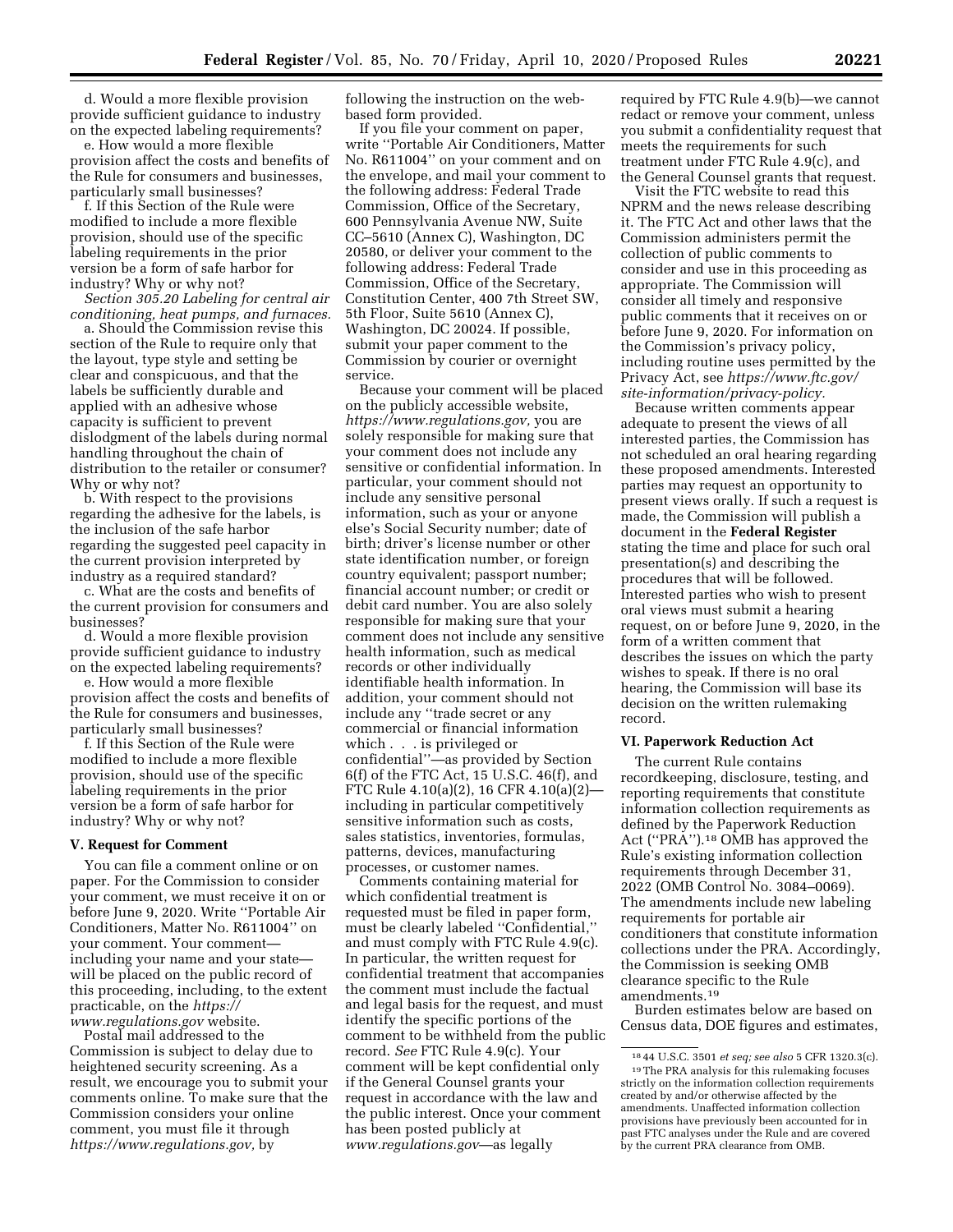public comments, general knowledge of manufacturing practices, and trade association advice and figures. The FTC estimates that there are about 150 basic models of portable air conditioners (*i.e.,*  units with essentially identical physical and electrical characteristics). In addition, FTC staff estimates that there are 45 portable air conditioner manufacturers and 1,500,000 portable air conditioner units shipped each year in the U.S. The FTC seeks comment on the following estimates:

*Reporting:* The Rule requires that manufacturers of covered products annually submit a report for each model in current production containing the same information that must be submitted to the Department of Energy pursuant to 10 CFR part 429. In lieu of submitting the required information to the Commission, manufacturers may submit such information to DOE directly via the agency's Compliance Certification Management System, available at *[https://regulations.doe.gov/](https://regulations.doe.gov/ccms)  [ccms,](https://regulations.doe.gov/ccms)* as provided by 10 CFR 429.12. Because manufacturers are already required to submit these reports to DOE, FTC staff estimates that any additional burden associated with providing the information to the FTC is minimal. FTC staff estimates that the average reporting burden for manufacturers of portable air conditioners will be approximately 15 hours per manufacturer. Based on this estimate, the annual reporting burden for manufacturers of portable air conditioners is 675 hours (15 hours  $\times$  45 manufacturers).20 Staff estimates that information processing staff, at an hourly rate of \$16.24,<sup>21</sup> will typically perform the required tasks, for an estimated annual labor cost of \$10,962.

*Labeling:* The proposed amendments require that manufacturers label portable air conditioners. The burden imposed by this requirement consists of the time needed to draft labels and incorporate them onto package designs. Since EPCA and the Rule specify the content and format for the required labels and FTC staff provide online label templates, manufacturers need only

input the energy consumption figures and other product-specific information derived from testing. FTC staff estimates that the time to incorporate the required information into labels and label covered products is five hours per basic model. Accordingly, staff estimates that the approximate annual burden involved in labeling covered products is 750 hours [150 basic models  $\times$  5 hours]. Staff estimates that information processing staff, at an hourly rate of \$16.24,<sup>22</sup> will typically perform the required tasks, for an estimated annual labor cost of \$12,180.

*Testing:* Manufacturers of portable air conditioners must test each basic model they produce to determine energy usage, but the majority of tests conducted are required by DOE rules. As a result, it is likely that only a small portion of the tests conducted are attributable to the Rule's requirements. In addition, manufacturers need not subject each basic model to testing annually; they must retest only if the product design changes in such a way as to affect energy consumption. FTC staff estimates that manufacturers will require approximately 36 hours for testing of portable air conditioners,23 and that 25% of all basic models are tested annually due to the Rule's requirements. Accordingly, the estimated annual testing burden for portable air conditioners is 1,368 hours ((150 basic models  $\times$  25%)  $\times$  36 hours). Staff estimates that engineering technicians, at an hourly rate of \$28.37,24 will typically perform the required tasks, for an estimated annual labor cost of \$38,300.

*Recordkeeping:* The Rule also requires manufacturers of covered products to retain records of test data generated in performing the tests to derive information included on labels. *See* 16 CFR 305.21. The FTC estimates that the annual recordkeeping burden for manufacturers of portable air conditioners will be approximately one minute per basic model to store relevant data. Accordingly, the estimated annual recordkeeping burden would be approximately 3 hours (150 basic  $models \times one minute$ . Staff estimates that information processing staff, at an hourly rate of \$16.24,25 will typically perform the required tasks, for an estimated annual labor cost of \$50.

*Online and Retail Catalog Disclosures:* Staff estimates that there

are approximately 400 sellers of products covered under the Rule who are subject to the Rule's catalog disclosure requirements. Staff has previously estimated that covered online and catalog sellers spend approximately 17 hours per year to incorporate relevant product data for products that are currently covered by the Rule. Staff estimates that the portable air conditioner requirements will add one additional hour per year in incremental burden per seller. Staff estimates that these additions will result in an incremental burden of 400 hours  $(400$  sellers  $\times$  one hour annually). Staff estimates that information processing staff, at an hourly rate of \$16.24,26 will typically perform the required tasks, for an estimated incremental annual labor cost of \$6,496.

*Estimated annual non-labor cost burden:* Staff anticipates that manufacturers are not likely to require any significant capital costs to comply with the proposed amendments.

## **VII. Regulatory Flexibility Act**

The Regulatory Flexibility Act (''RFA'') 27 requires that the Commission conduct an analysis of the anticipated economic impact of the proposed amendment on small entities. The RFA requires that the Commission provide an Initial Regulatory Flexibility Analysis (''IRFA'') with a proposed rule and a Final Regulatory Flexibility Analysis (''FRFA'') with a final rule, if any, unless the Commission certifies that the rule will not have a significant economic impact on a substantial number of small entities.28 The Commission does not anticipate that the proposed rule will have a significant economic impact on a substantial number of small entities, but it recognizes that some of the affected manufacturers may qualify as small businesses under the relevant thresholds. Therefore, based on available information, the Commission certifies that amending the Rules as proposed will not have a significant economic impact on a substantial number of small businesses.

The Commission estimates that the amendments will apply to 300 online and paper catalog sellers of covered products and about 45 portable air conditioner manufacturers. The Commission expects that approximately 150 of these various entities qualify as small businesses.

<sup>20</sup> In earlier comments, AHAM (#681–00012) estimated that the data entry involved in filing reports with the FTC is not particularly burdensome, but estimated that other tasks involved in reporting (such as performing the required testing and gathering information) could take as long as 40 hours per manufacturer. As noted above, however, testing and reporting are required and accounted for in DOE regulations. As a result, staff estimates that the primary burdens associated with reporting are due to DOE requirements.

<sup>21</sup>These labor cost estimates are derived from the Bureau of Labor Statistics figures in ''Table 1.'' National employment and wage data from the Occupational Employment Statistics survey by occupation, May 2018,'' *available at: [https://](https://www.bls.gov/news.release/ocwage.t01.htm) [www.bls.gov/news.release/ocwage.t01.htm.](https://www.bls.gov/news.release/ocwage.t01.htm)* 

<sup>22</sup> *Id.* 

<sup>23</sup>AHAM estimated manufacturers would require 32 hours per model for testing and up to 4 hours for preparing the test data. AHAM Comment, #681– 0016.

<sup>24</sup>*See supra* note 20.

<sup>25</sup> *Id.* 

<sup>26</sup> *Id.* 

 $^{\rm 27}$  5 U.S.C. 601–612.

<sup>28</sup> 5 U.S.C. 605. The proposed conforming changes to central air conditioner descriptors will have no impact on the Rule's current burden.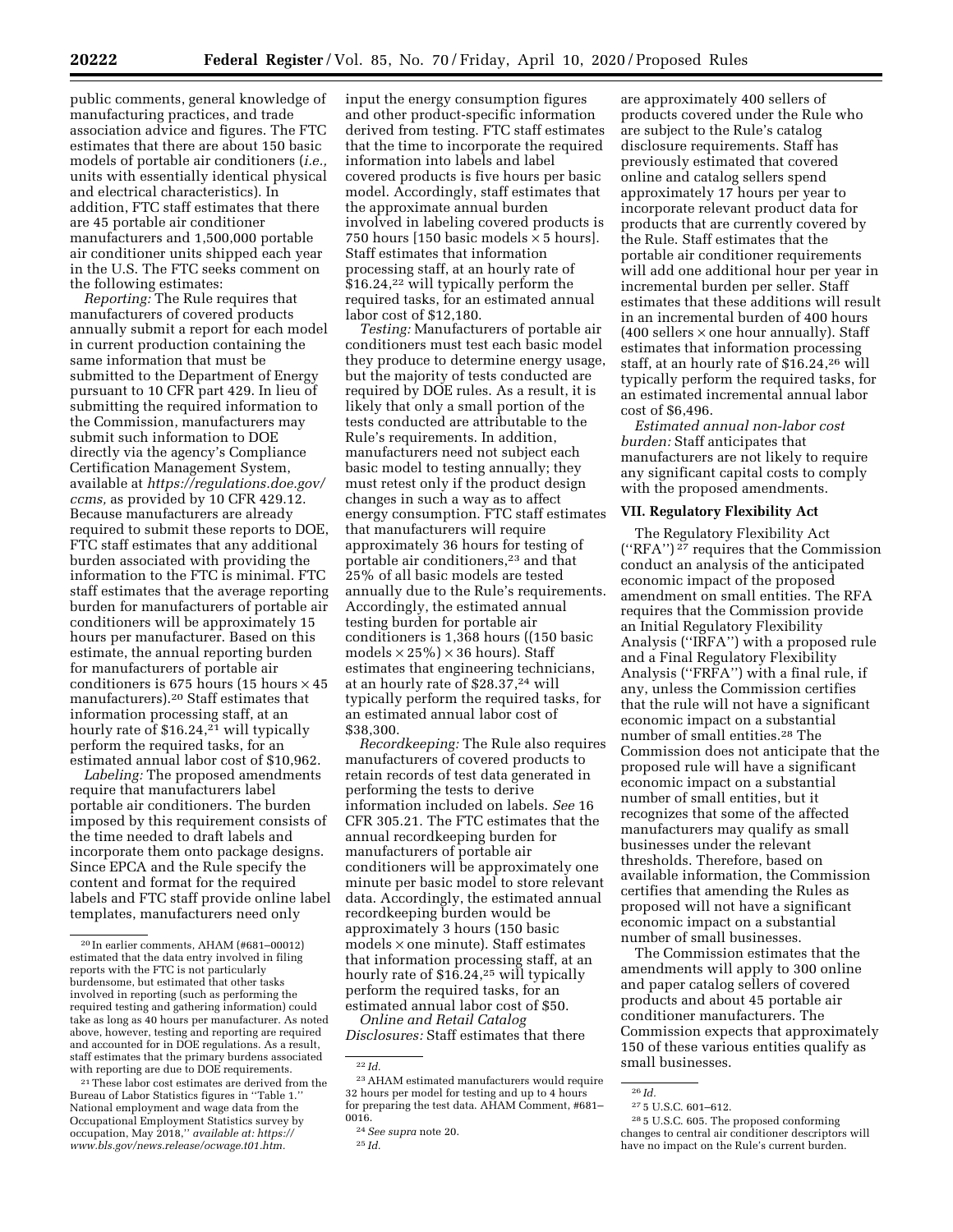Accordingly, this document serves as notice to the Small Business Administration of the FTC's certification of no effect. To ensure the accuracy of this certification, however, the Commission requests comment on whether the proposed rule will have a significant impact on a substantial number of small entities, including specific information on the number of entities that would be covered by the proposed rule, the number of these companies that are small entities, and the average annual burden for each entity. Although the Commission certifies under the RFA that the rule proposed in this notice would not, if promulgated, have a significant impact on a substantial number of small entities, the Commission has determined, nonetheless, that it is appropriate to publish an IRFA in order to inquire into the impact of the proposed rule on small entities. Therefore, the Commission has prepared the following analysis:

# *A. Description of the Reasons That Action by the Agency Is Being Taken*

The Commission is proposing expanded product coverage and additional improvements to the Rule to help consumers in their purchasing decisions for portable air conditioners.

## *B. Statement of the Objectives of, and Legal Basis for, the Proposed Rule*

The objective of the rule is to improve the effectiveness of the current labeling program. The legal basis for the Rule is the Energy Policy and Conservation Act (42 U.S.C. 6292 *et seq.*).

# *C. Small Entities To Which the Proposed Rule Will Apply*

Under the Small Business Size Standards issued by the Small Business Administration, appliance manufacturers qualify as small businesses if they have fewer than 500 employees. Catalog sellers qualify as small businesses if their sales are less than \$8.0 million annually. The Commission estimates that there are approximately 150 entities subject to the proposed rule's requirements that qualify as small businesses.29 The Commission seeks comment and information with regard to the estimated number and nature of small business entities for which the proposed rule would have a significant economic impact.

### *D. Projected Reporting, Recordkeeping and Other Compliance Requirements*

The changes under consideration would slightly increase reporting or recordkeeping requirements associated with the Commission's labeling rules as discussed above. The amendments likely will increase compliance burdens by extending the labeling requirements to portable air conditioners. The Commission assumes that the label design change will be implemented by graphic designers.

## *E. Duplicative, Overlapping, or Conflicting Federal Rules*

The Commission has not identified any other federal statutes, rules, or policies that duplicate, overlap, or conflict with the proposed rule. The Commission invites comment and information on this issue.

# *F. Significant Alternatives to the Proposed Rule*

The Commission seeks comment and information on the need, if any, for alternative compliance methods that, consistent with the statutory requirements, would reduce the economic impact of the rule on small entities. For example, the Commission is currently unaware of the need to adopt any special provisions for small entities. However, if such issues are identified, the Commission could consider alternative approaches such as extending the effective date of these amendments for catalog sellers to allow them additional time to comply beyond the labeling deadline set for manufacturers. If the comments filed in response to this notice identify small entities that are affected by the proposed rule, as well as alternative methods of compliance that would reduce the economic impact of the rule on such entities, the Commission will consider the feasibility of such alternatives and determine whether they should be incorporated into the final rule.

## **VIII. Communications by Outside Parties to the Commissioners or Their Advisors**

Written communications and summaries or transcripts of oral communications respecting the merits of this proceeding, from any outside party to any Commissioner or Commissioner's advisor, will be placed on the public record. *See* 16 CFR  $1.26(b)(5)$ .

## **IX. Proposed Rule Language**

# **List of Subjects in 16 CFR Part 305**

Advertising, Energy conservation, Household appliances, Labeling,

Reporting and recordkeeping requirements.

For the reasons stated above, the Commission proposes to amend part 305 of title 16 of the Code of Federal Regulations as follows:

# **PART 305—ENERGY AND WATER USE LABELING FOR CONSUMER PRODUCTS UNDER THE ENERGY POLICY AND CONSERVATION ACT (**''**ENERGY LABELING RULE**''**)**

■ 1. The authority citation for Part 305 continues to read as follows:

**Authority:** 42 U.S.C. 6294.

## **PART 305—[AMENDED]**

■ 2. In part 305, revise all references to ''seasonal energy efficiency ratio (SEER)'' to read ''seasonal energy efficiency ratio 2''; revise all references to ''SEER'' to read ''SEER2''; revise all references to ''heating seasonal performance factor'' to read ''heating seasonal performance factor 2''; revise all references to ''HSPF'' to read ''HSPF2''; revise all references to ''Energy Efficiency Ratio'' to read ''Energy Efficiency Ratio 2''; and revise all references to ''EER'' to read ''EER2.'' ■ 3. In § 305.2,

■ a. Redesignate paragraph (l)(23) as  $(24)$ :

■ b. Add new paragraph (23), and ■ c. Revise paragraph (p).

The revisions read as follows:

## **§ 305.2 Definitions.**

### \* \* \* \* \*

(l) \* \* \* (23) Portable air conditioners.

\* \* \* \* \*

(p) *Energy efficiency rating* means the following product-specific energy usage descriptors: Annual fuel utilization efficiency (AFUE) for furnaces; combined energy efficiency ratio (CEER) for room and portable air conditioners; seasonal energy efficiency ratio (SEER) for the cooling function of central air conditioners and heat pumps; heating seasonal performance factor (HSPF) for the heating function of heat pumps; airflow efficiency for ceiling fans; and, thermal efficiency (TE) for pool heaters, as these descriptors are determined in accordance with tests prescribed under section 323 of the Act (42 U.S.C. 6293). These product-specific energy usage descriptors shall be used in satisfying all the requirements of this part. \* \* \* \* \*

 $\blacksquare$  4. In § 305.3, add paragraph (j) to read as follows:

**§ 305.3 Description of appliances and consumer electronics.** 

\* \* \* \* \*

<sup>29</sup> 81 FR 62681 (Sept. 12, 2016).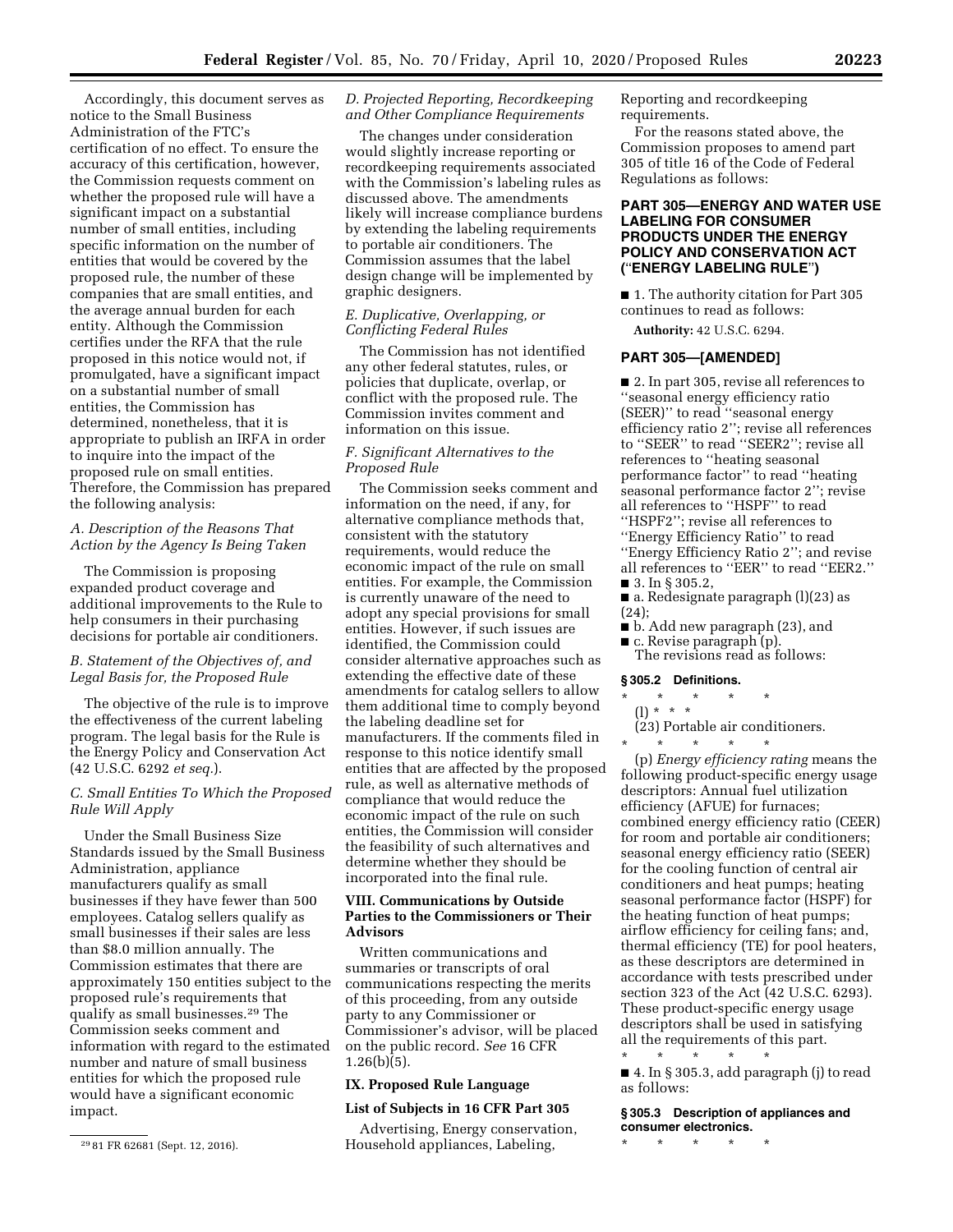(j) *Portable air conditioner* means a portable encased assembly, other than a packaged terminal air conditioner, room air conditioner, or dehumidifier, that delivers cooled, conditioned air to an enclosed space, and is powered by single-phase electric current. It includes a source of refrigeration and may include additional means for air circulation and heating.

 $\blacksquare$  5. In § 305.7, add paragraph (e)(3) to read as follows:

# **§ 305.7 Prohibited Acts.**

- \* \* \* \* \*
- (e) \* \* \*

(3) The requirements of this part shall not apply to any portable air conditioner produced before January 10, 2025.

\* \* \* \* \* ■ 6. Amend § 305.10 by revising paragraph (f) to read as follows:

### **§ 305.10 Determinations of capacity.**  \* \* \* \* \*

(f) *Room air conditioners and portable air conditioners.* The capacity shall be the cooling capacity in Btu per hour, as determined according to appendix F to 10 CFR part 430, subpart B, but rounded to the nearest value ending in hundreds that will satisfy the relationship that the energy efficiency value used in representations equals the rounded value of capacity divided by the value of input power in watts. If a value ending in hundreds will not satisfy this relationship, the capacity may be rounded to the nearest value ending in 50 that will.

\* \* \* \* \*  $\blacksquare$  7. In § 305.11, revise paragraph (b)(1)

to read as follows:

### **§ 305.11 Submission of data.**

\* \* \* \* \*  $(b)(1)$  All data required by § 305.11(a) except serial numbers shall be submitted to the Commission annually, on or before the following dates:

| Product category          | Deadline<br>for data<br>submission |
|---------------------------|------------------------------------|
| Refrigerators             | Aug. 1.                            |
| Refrigerators-freezers    | Aug. 1.                            |
|                           | Aug. 1.                            |
| Central air conditioners  | July 1.                            |
| Heat pumps                | July 1.                            |
| Dishwashers               | June 1.                            |
| Water heaters             | May 1.                             |
| Room air conditioners     | July 1.                            |
| Portable air conditioners | Feb. 1.                            |
|                           | May 1.                             |
|                           | May 1.                             |
| Clothes washers           | Oct. 1.                            |
| Fluorescent lamp ballasts | Mar. 1.                            |
| Showerheads               | Mar. 1.                            |
|                           | Mar. 1.                            |
| Water closets             | Mar. 1.                            |

| Product category                                                                    | Deadline<br>for data<br>submission        |
|-------------------------------------------------------------------------------------|-------------------------------------------|
| Ceiling fans<br>Metal halide lamp fixtures<br>General service fluorescent<br>lamps. | Mar. 1.<br>Mar. 1.<br>Sept. 1.<br>Mar. 1. |
| Medium base compact fluores-<br>cent lamps.                                         | Mar. 1.                                   |
| General service incandescent<br>lamps.                                              | Mar. 1.                                   |
| Televisions                                                                         | June 1.                                   |

\* \* \* \* \*

■ 8. Amend § 305.13 by revising the section heading and adding paragraph (e)(3) to read as follows:

**§ 305.13 Layout, format, and placement of labels for refrigerators, refrigeratorfreezers, freezers, dishwashers, clothes washers, water heaters, room air conditioners, portable air conditioners, and pool heaters.** 

\* \* \* \* \* (e) \* \* \* \* \* \* \* \*

(3) *Package labels for certain products.* Labels for electric instantaneous water heaters shall be printed on or affixed to the product's packaging in a conspicuous location. Labels for room air conditioners produced on or after October 1, 2019 and portable air conditioners produced on or after January 10, 2025, shall be printed on or affixed to the principal display panel of the product's packaging. The labels for electric instantaneous water heaters, room air conditioners, and portable air conditioners shall be black type and graphics on a process yellow or other neutral contrasting background.<br>\* \* \* \* \* \* \* \* \* \* \* \* \*

 $\blacksquare$  9. In § 305.18 revise the section heading to read as follows:

### **§ 305.18 Label content for room air conditioners and portable air conditioners.**

\* \* \* \* \*  $\blacksquare$  10. Amend § 305.20 by revising paragraphs (g)(11) through (14) to read as follows:

### **§ 305.20 Labeling for central air conditioners, heat pumps, and furnaces.**

- \* \* \* \* \*
	- (g) \* \* \*

(11) For any single-package air conditioner with a minimum Energy Efficiency Ratio 2 (EER2) of at least 10.6, any split system central air conditioner with a rated cooling capacity of at least 45,000 Btu/h and minimum efficiency ratings of at least 13.8 SEER2 and 11.2 EER2 or at least 15.2 SEER2 and 9.8 EER2, and any split-system central air conditioners with a rated cooling

capacity less than 45,000 Btu/h and minimum efficiency ratings of at least 14.3 SEER2 and 11.7 EER2 or at least 15.2 SEER2 and 9.8 EER2, the label must contain the following regional standards information:

(i) A statement that reads:

Notice Federal law allows this unit to be installed in all U.S. states and territories.

(ii) For split systems, a statement that reads:

Energy Efficiency Ratio 2 (EER2): The installed system's minimum EER2 is

\_\_\_\_\_\_.<br>(iii) For single-package air

conditioners, a statement that reads: Energy Efficiency Ratio 2 (EER2): This model's EER2 is [ ].

model's EER2 is [\_\_\_\_].<br>(12) For any split system central air conditioner with a rated cooling capacity of at least 45,000 Btu/h and minimum efficiency ratings of at least 13.8 SEER2 but lower than 11.2 EER2 or at least 15.2 SEER2 but lower than 9.8 EER2, and any split-system central air conditioners with a rated cooling capacity less than 45,000 Btu/h and minimum efficiency ratings of at least 14.3 SEER2 but lower than 11.7 EER2 or at least 15.2 SEER2 but lower than 9.8 EER2, the label must contain the following regional standards information.

(i) A statement that reads: Notice Federal law allows this unit to be installed only in: AK, AL, AR, CO, CT, DC, DE, FL, GA, HI, ID, IL, IA, IN, KS, KY, LA, MA, ME, MD, MI, MN, MO, MS, MT, NC, ND, NE, NH, NJ, NY, OH, OK, OR, PA, RI, SC, SD, TN, TX, UT, VA, VT, WA, WV, WI, WY and U.S. territories. Federal law prohibits installation of this unit in other states.

(ii) A map appropriate for the model and accompanying text as illustrated in the sample label 7 in appendix L of this part.

(iii) A statement that reads: Energy Efficiency Ratio 2 (EER2): The installed system's minimum EER2

is \_\_\_\_.<br>(13) For any split system central air conditioner with a rated cooling capacity of at least 45,000 Btu/h and a minimum rated efficiency rating less than 13.8 SEER2, and any split-system central air conditioners with a rated cooling capacity less than 45,000 Btu/h and minimum efficiency ratings of less than 14.3 SEER2, the label must contain the following regional standards information:

(i) A statement that reads: Notice Federal law allows this unit to be installed only in: AK, CO, CT, ID, IL, IA, IN, KS, MA, ME, MI, MN, MO, MT, ND, NE, NH, NJ, NY, OH, OR, PA, RI, SD, UT, VT, WA, WV, WI, and WY.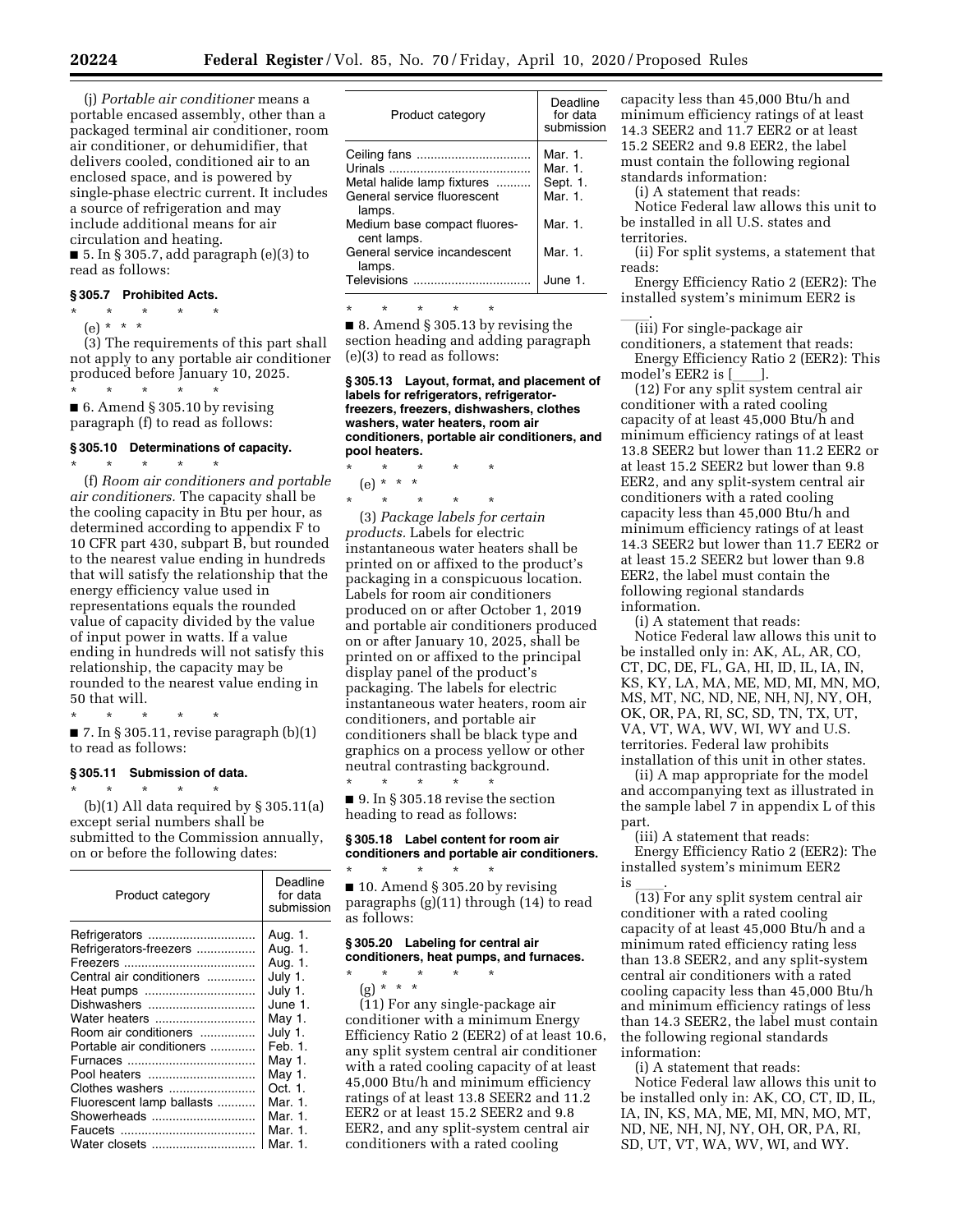Federal law prohibits installation of this unit in other states.

(ii) A map appropriate for the model and accompanying text as illustrated in the sample label 7 in appendix L of this part.

(iii) A statement that reads:

Energy Efficiency Ratio 2 (EER2): The installed system's minimum EER2

is \_\_\_\_.<br>(14) For any single-package air conditioner with a minimum EER2 below 10.6, the label must contain the following regional standards information:

(i) A statement that reads:

Notice Federal law allows this unit to be installed only in: AK, AL, AR, CO, CT, DC, DE, FL, GA, HI, ID, IL, IA, IN, KS, KY, LA, MA, ME, MD, MI, MN, MO, MS, MT, NC, ND, NE, NH, NJ, NY, OH,

OK, OR, PA, RI, SC, SD, TN, TX, UT, VA, VT, WA, WV, WI, WY and U.S. territories. Federal law prohibits installation of this unit in other states.

(ii) A map appropriate for the model and accompanying text as illustrated in the sample label 7 in appendix L of this part.

\* \* \* \* \* ■ 11. In § 305.27 revise paragraph (a)(1)(i) to read as follows:

#### **§ 305.27 Paper catalogs and websites.**

 $(a) * * * *$ 

(1) Content.

(i) Products required to bear EnergyGuide or Lighting Facts labels. All websites advertising covered refrigerators, refrigerator-freezers, freezers, room air conditioners, portable air conditioners, clothes washers,

dishwashers, ceiling fans, pool heaters, central air conditioners, heat pumps, furnaces, general service lamps, specialty consumer lamps (for products offered for sale after May 2, 2018), and televisions must display, for each model, a recognizable and legible image of the label required for that product by this part. The website may hyperlink to the image of the label using the sample EnergyGuide and Lighting Facts icons depicted in appendix L of this part. The website must hyperlink the image in a way that does not require consumers to save the hyperlinked image in order to view it.

\* \* \* \* \*

■ 12. Redesignate Appendix E to Part 305 as Appendix E1 to Part 305 and add Appendix E2 to Part 305 to read as follows:

#### APPENDIX E2 TO PART 305—PORTABLE AIR CONDITIONERS RANGE INFORMATION

| Seasonally adjusted cooling capacity range<br>(Btu/h) | Range of estimated<br>annual energy costs<br>(dollars/year) |                    |
|-------------------------------------------------------|-------------------------------------------------------------|--------------------|
|                                                       | Low                                                         | High               |
|                                                       | \$48<br>87<br>104                                           | \$98<br>120<br>135 |

■ 13. Revise Appendix K2 to Part 305 to read as follows:

# APPENDIX K2 TO PART 305—REPRESENTATIVE AVERAGE UNIT ENERGY COSTS FOR DISHWASHER, ROOM AIR CONDITIONER, PORTABLE AIR CONDITIONERS LABELS

[This Table contains the representative unit energy costs that must be utilized to calculate estimated annual energy cost disclosures required under §§ 305.16, 305.18, and 305.27 for dishwashers, room air conditioners, and portable air conditioners. This Table is based on information published by the U.S. Department of Energy in 2017.]

| Type of energy | In commonly used terms | As required by<br>DOE test<br>procedure                                                           |
|----------------|------------------------|---------------------------------------------------------------------------------------------------|
|                |                        | 5.1300/kWh.<br>  \$0.00001052/Btu.<br>\$0.00001883/Btu.<br>\$0.00001672/Btu.<br>\$0.00002232/Btu. |

 $1$  kWh stands for kilowatt hour. kWh = 3,412 Btu.

 $2$  therm = 100,000 Btu.

<sup>3</sup> MCF stands for 1,000 cubic feet. For the purposes of this table, one cubic foot of natural gas has an energy equivalence of 1,032 Btu (British thermal units).

 $4$  For the purposes of this table, one gallon of No. 2 heating oil has an energy equivalence of 137,561 Btu.

5For the purposes of this table, one gallon of liquid propane has an energy equivalence of 91,333 Btu.

<sup>6</sup> For the purposes of this table, one gallon of kerosene has an energy equivalence of 135,000 Btu.

By direction of the Commission.

**April J. Tabor,** 

*Acting Secretary.* 

# **Concurring Statement of Commissioner Christine S. Wilson Energy Labeling Rule**

I support the Commission's decision to issue a **Federal Register** Notice

seeking comment on the Energy Labeling Rule. The Notice seeks comment on proposed requirements for the EnergyGuide labels for portable air conditioners and proposes conforming amendments to reflect upcoming Department of Energy changes to efficiency descriptors for central air conditioners. In addition, the Notice

seeks comment on the more highly detailed and prescriptive aspects of the Rule. In a prior request for comment on this Rule, I questioned whether these prescriptive requirements were necessary and encouraged the Commission to rethink its approach to the scope and detail of these